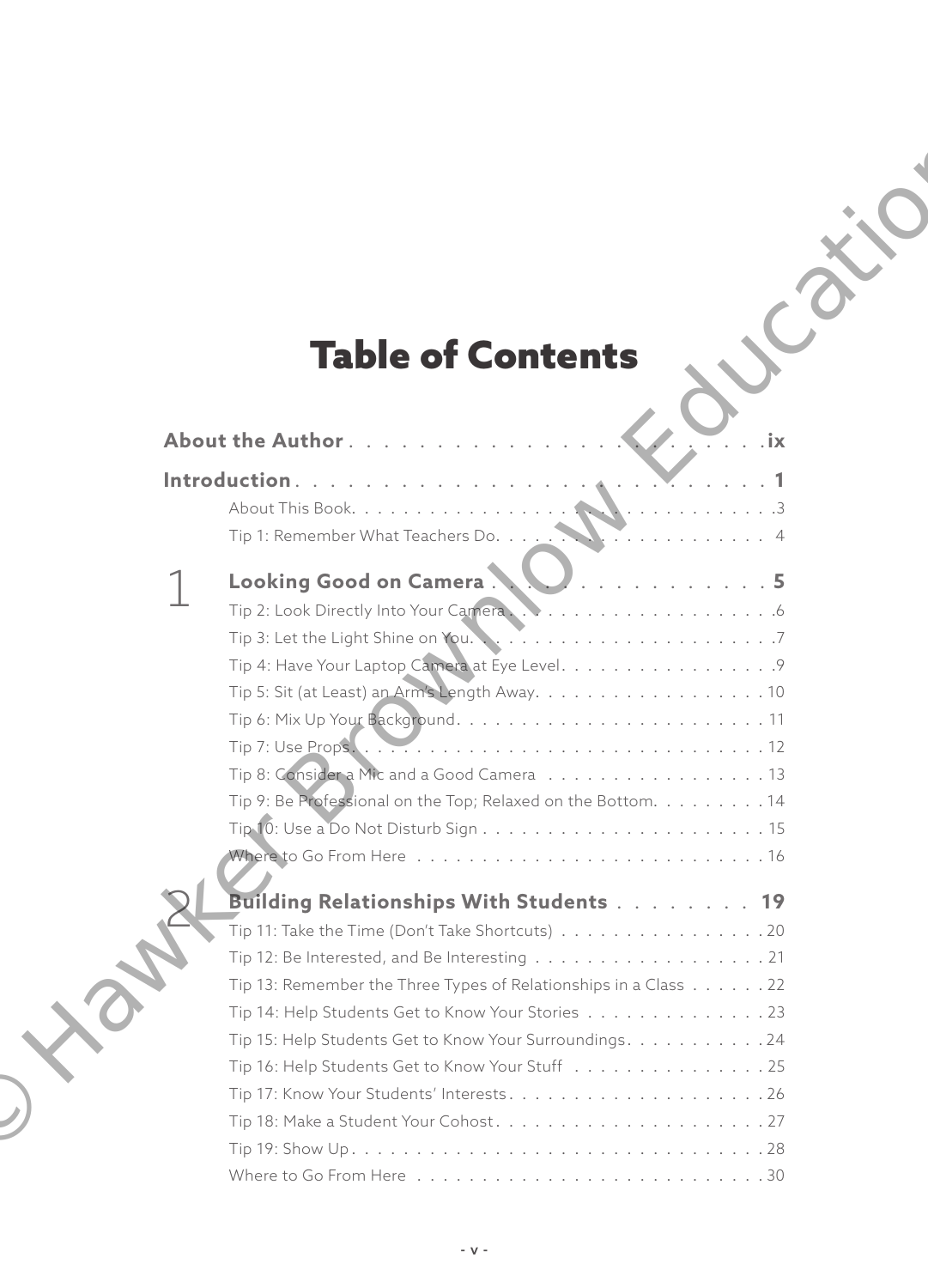| Tip 23: Increase Your Enthusiasm by 20 Percent 37                                                |  |
|--------------------------------------------------------------------------------------------------|--|
| Tip 24: Make Videos Interactive $\ldots \ldots \ldots \ldots \ldots \ldots \ldots \ldots \ldots$ |  |
|                                                                                                  |  |
|                                                                                                  |  |
|                                                                                                  |  |
| $\overline{42}$                                                                                  |  |
| $\overline{43}$                                                                                  |  |
| 47                                                                                               |  |
|                                                                                                  |  |
|                                                                                                  |  |
|                                                                                                  |  |
| Tip 32: Monitor the Chat $\dots \dots \dots$                                                     |  |
| Tip 33: Make Sure Your Settings Are Safe53                                                       |  |
|                                                                                                  |  |
|                                                                                                  |  |
| Tip 36: Turn Classroom Jobs Into Online Roles 57                                                 |  |
|                                                                                                  |  |
|                                                                                                  |  |
|                                                                                                  |  |
| Tip 38: Give Parents and Guardians Questions They Can Ask 64                                     |  |
|                                                                                                  |  |
| Tip 40: Teach Parents and Guardians Some Simple Teaching Strategies . 66                         |  |
|                                                                                                  |  |
| Tip 42: Create Ways for Parents and Guardians to Help 69                                         |  |
| Tip 43: Include Parents and Guardians in Family Projects 70                                      |  |
|                                                                                                  |  |
| Tip 45: Find Out Their Preferred Method of Contact 72                                            |  |
|                                                                                                  |  |
|                                                                                                  |  |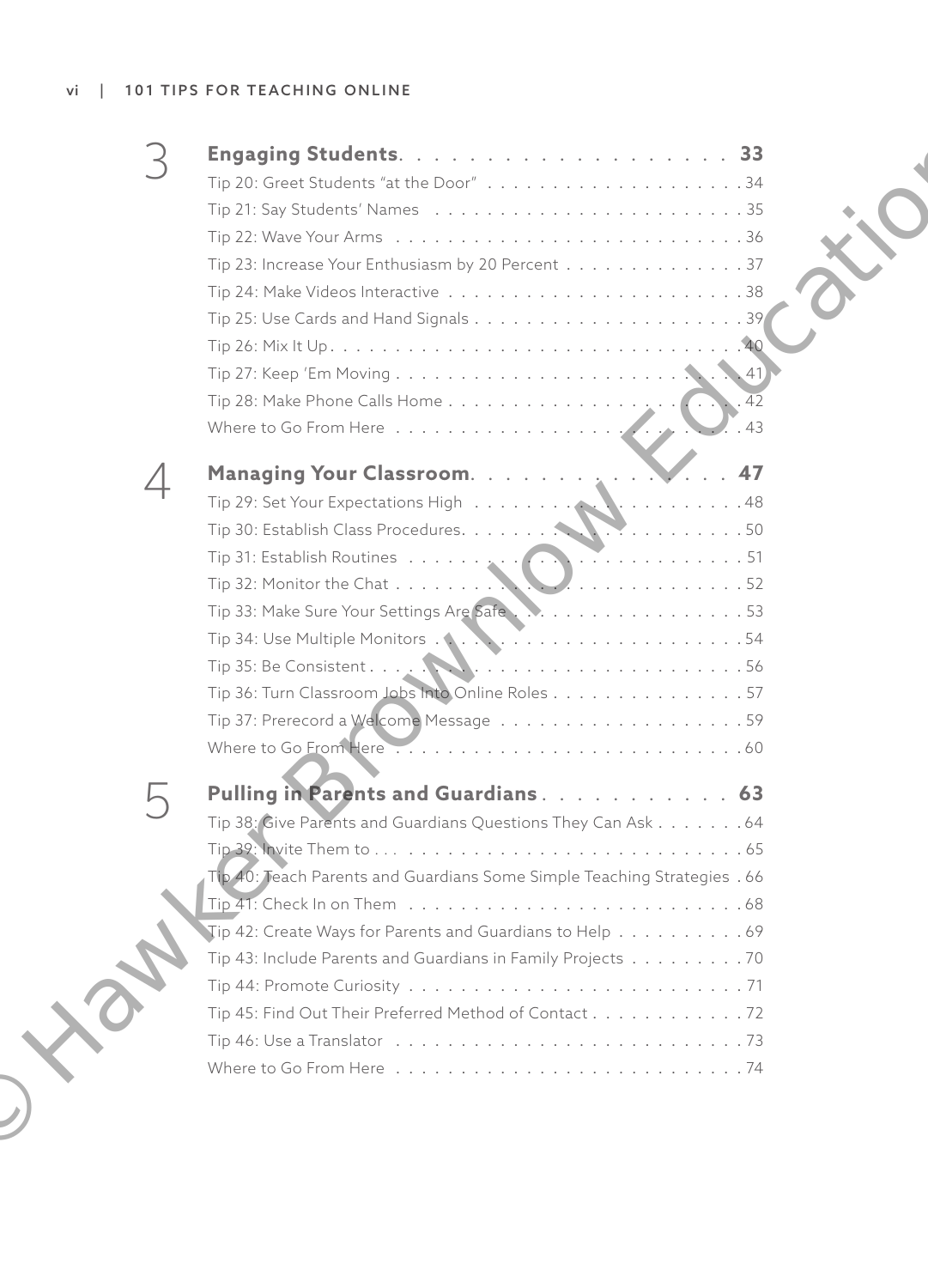| Creating a Community  77                                                  |
|---------------------------------------------------------------------------|
|                                                                           |
| Tip 49: Get Students (and Yourself) Out Into the Community. 80            |
| Tip 50: Acknowledge Which Communities We're Part Of 82                    |
| Tip 51: Break the Class Up Into Smaller Teams That Can Work Together . 83 |
|                                                                           |
| Tip 53: Create Ways to See and Hear Each Other. 85                        |
| Tip 54: Have Students Check in on Students 86                             |
| $\ddots$ 87                                                               |
|                                                                           |
| Organizing Your Lessons 91                                                |
|                                                                           |
|                                                                           |
|                                                                           |
| Tip 59: Separate When You Need to Be There and When You Don't. 95         |
|                                                                           |
|                                                                           |
|                                                                           |
|                                                                           |
| Tip 64: Show What Different Levels of Success Look Like 100               |
|                                                                           |
| Assessing Students 105                                                    |
| Tip 65: Monitor Faces and Body Language 106                               |
| $Tip 66: Use Hand Gestures, Emojis, and Polls     107$                    |
|                                                                           |
|                                                                           |
|                                                                           |
| Tip 70: When Providing Feedback, Be Specific and Timely. 111              |
| Tip 71: Provide Feedback Via Video or Voice Recording 112                 |
| Tip 72: Have a Back Channel Where Students Can Ask for Help. 113          |
| Tip 73: Rethink What Counts as Cheating. 114                              |
|                                                                           |
|                                                                           |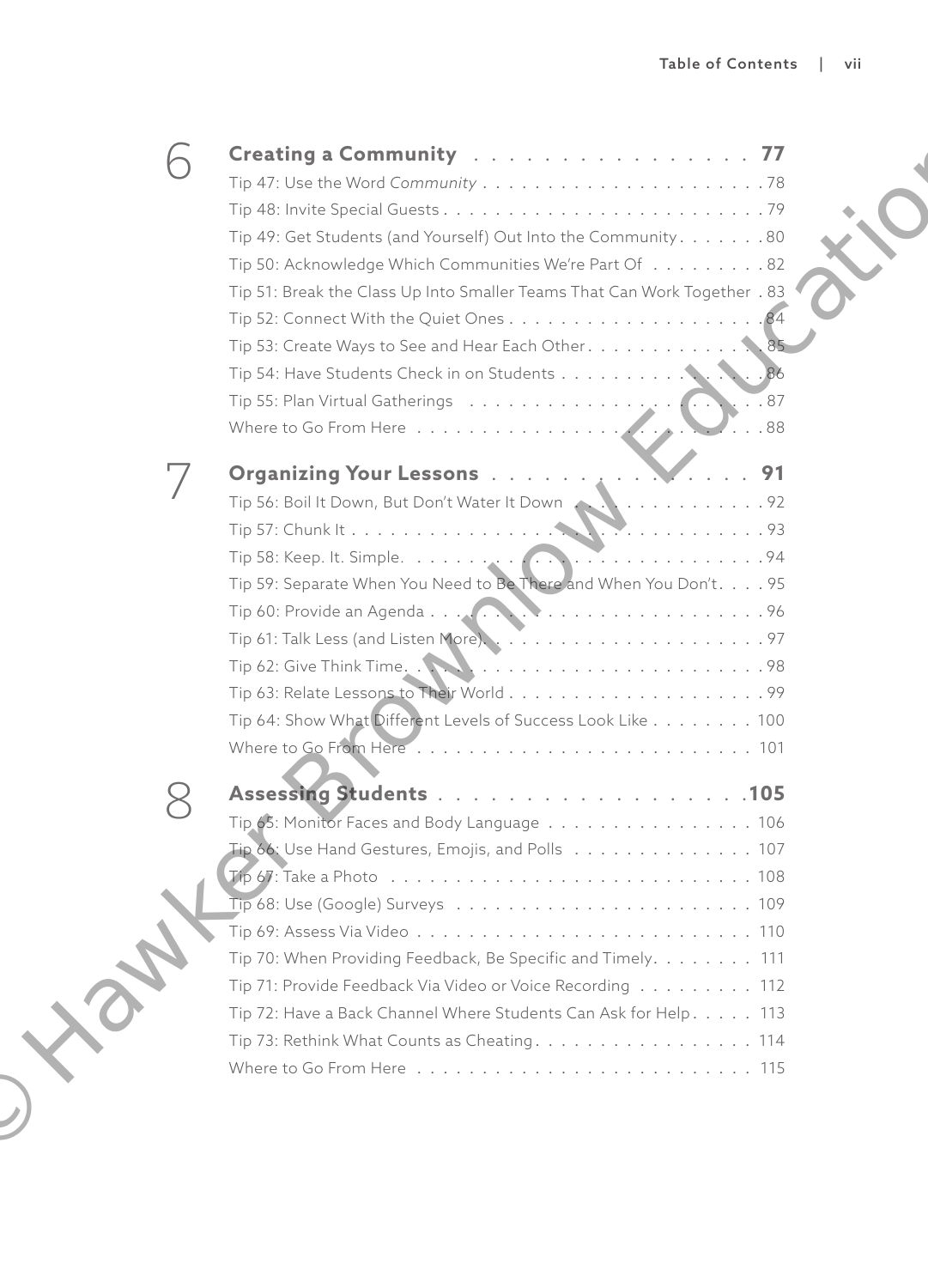| Tip 74: Pronounce Students' Names Right (and Learn to Say "Hello!"). 120<br>Tip 75: Be Conscious About (Camera) Backgrounds 121<br>Tip 76: Know Your Students' Living Situations 122<br>Tip 77: Find the Reason Behind the Reason. 123<br>Tip 79: Commit to Culturally Responsive Teaching. 125<br>Tip 80: Be Diverse in Your Video and Photo Selections 126<br>Tip 81: Create Teams With Equity in Mind. 127<br>Tip 82: Ensure Access to the Internet and a Reliable Device<br>128 |  |
|-------------------------------------------------------------------------------------------------------------------------------------------------------------------------------------------------------------------------------------------------------------------------------------------------------------------------------------------------------------------------------------------------------------------------------------------------------------------------------------|--|
| 129                                                                                                                                                                                                                                                                                                                                                                                                                                                                                 |  |
| Differentiating Learning 7<br>$\sim$ . 133                                                                                                                                                                                                                                                                                                                                                                                                                                          |  |
|                                                                                                                                                                                                                                                                                                                                                                                                                                                                                     |  |
| Tip 89: Surround Students With Visuals 140                                                                                                                                                                                                                                                                                                                                                                                                                                          |  |
|                                                                                                                                                                                                                                                                                                                                                                                                                                                                                     |  |
| Taking Care of Yourself 147                                                                                                                                                                                                                                                                                                                                                                                                                                                         |  |
|                                                                                                                                                                                                                                                                                                                                                                                                                                                                                     |  |
| Tip 95: Picture Your Happy Place (and Put a Frame Around It). 151                                                                                                                                                                                                                                                                                                                                                                                                                   |  |
| Tip 96: Don't Compare Your Insides to Someone Else's Outsides 152                                                                                                                                                                                                                                                                                                                                                                                                                   |  |
| Tip 99: Understand What Burnout Is (and Isn't). 155<br>Tip 100: Surround Yourself With Good People 156                                                                                                                                                                                                                                                                                                                                                                              |  |
|                                                                                                                                                                                                                                                                                                                                                                                                                                                                                     |  |
|                                                                                                                                                                                                                                                                                                                                                                                                                                                                                     |  |
|                                                                                                                                                                                                                                                                                                                                                                                                                                                                                     |  |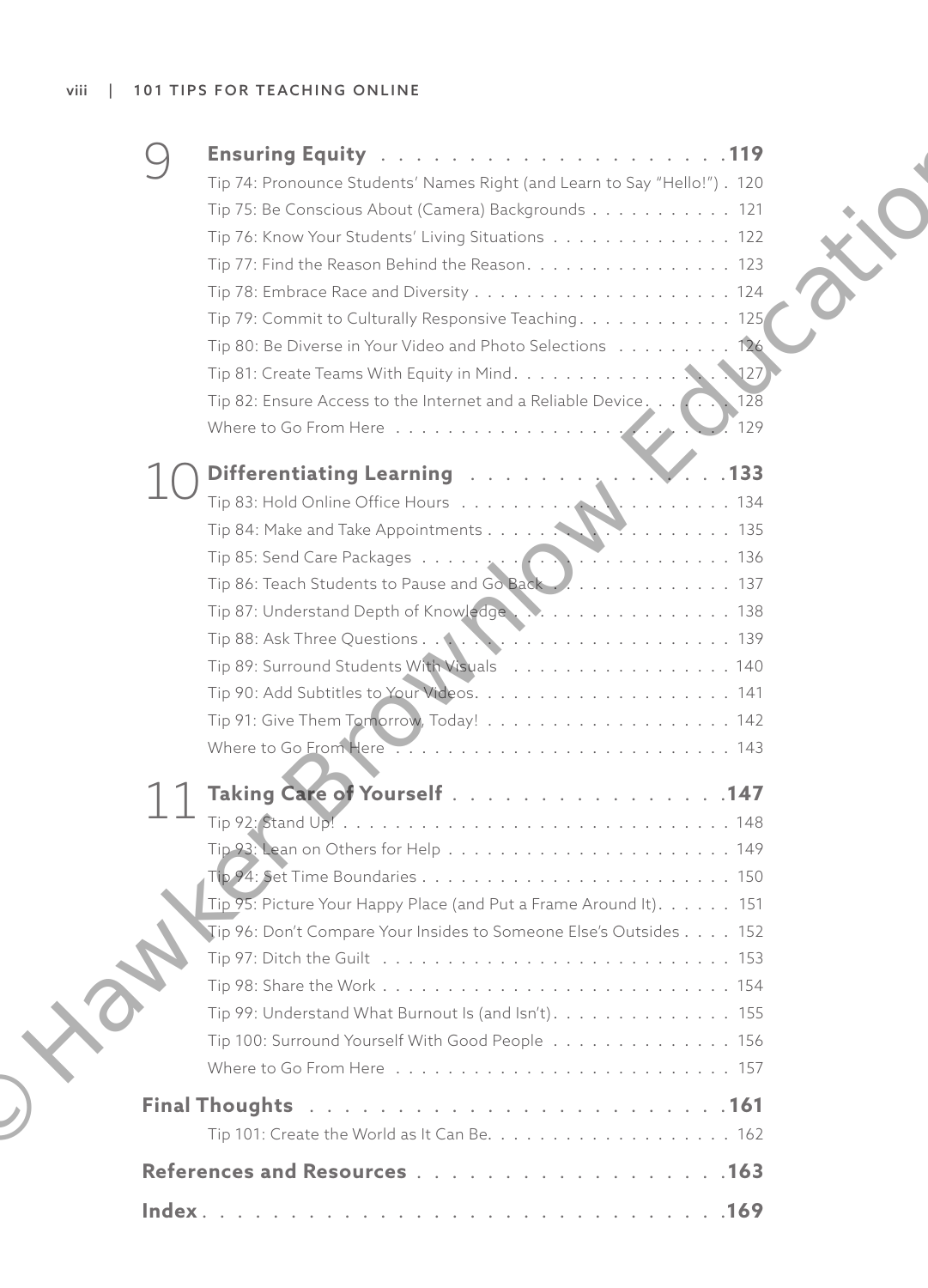## Introduction

It was my first year of teaching, and I was sinking. I had several degrees and credentials, yet I couldn't seem to get my students to pay attention or rememt was my first year of teaching, and I was sinking. I had several degrees and ber any of the mathematics I had just taught them. At the same time, I realized that my students could remember every word to every rap song on the radio.

One day, while teaching (or, what I thought was teaching) my class to add and subtract decimals, I decided to create my own rap song, which I named "The Itty-Bitty Dot," after the decimal point. I practiced it all night (I admit, in front of the mirror) and performed it in front of my class the next morning.

It was a complete disaster.

My middle school students laughed hysterically at me. Then they couldn't run out of the room fast enough to tell their other friends about what was sure to be the end of my short-lived teaching career. *Oh, well*.

But then, a funny thing happened as I was walking to the teachers' lounge for lunch. I walked by the students' lunch tables, and they were all singing "The Itty-Bitty Dot." The next day, they entered my room with the same level of excitement usually reserved for when the bell rang to end my class. They were saying things like, "Yesterday was the best day ever in math class. Are you going to rap again?" **Introduction**<br> **Introduction**<br> **I** (was my first year of teaching, and I was sinking. I had second degrees and<br>
receiventials, yet couldn's seem of your sudents of paging when the range of the mathematics I had just may

As their interest in mathematics seemed to skyrocket (along with their test scores), my students insisted that I start creating rap music videos about the mathematics concepts I was teaching. And with their help, we posted them all over the internet. "The Rappin' Mathematician" was born, and those videos<br>have now been viewed hundreds of thousands of times in homes and class-<br>rooms around the world (and eventually featured on the CBS Evening News) rooms around the world (and eventually featured on the *CBS Evening News*).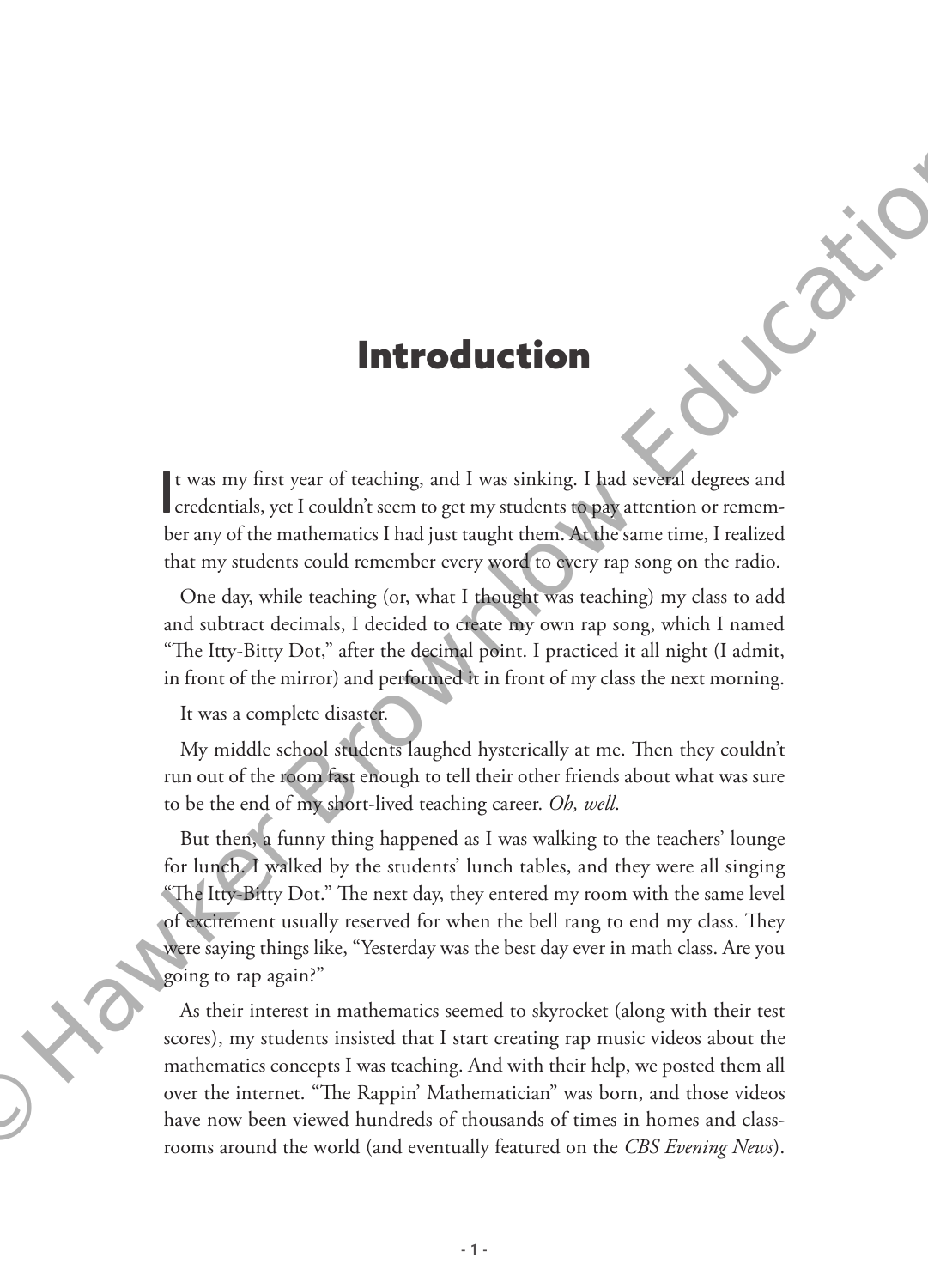#### 2 | 101 TIPS FOR TEACHING ONLINE

 $\bigcup$ 

I also started getting emails and calls from students in other countries, letting me know how their teachers were using the videos to teach them in class.

That's when my online teaching career began.

Since we filmed that first video, I've been busy recording videos and creating online programs that help students do everything from master their times tables to higher-level algebra concepts. These videos have been incredibly wellreceived and effective. But I always longed for one more dimension of them—a live component.

When schools across the globe abruptly shut down due to the COVID-19 pandemic, I knew there would be many students who might struggle to stay engaged in mathematics—and many parents who would struggle to help their kids understand the concepts. Wanting desperately to help, I quickly created "Wacky Math Hour," a free, weekly, live Zoom class that anyone could join. Being one of the first teachers to offer something like this, I had the terrifying pleasure of working out some major kinks early on. (Who knew, at the time, that students would figure out how to draw on the teacher's screen?) I also transmel greating mails and calls from students in other connities. It<br>clusters of the parameteristic and for the colonic of the state and the<br>state parameter of the state and the first side of the state of the<br>sta

Even with the early Zoom mix-ups, thousands of teachers and parents from around the world signed up to join us and enthusiastically asked for more. Each week of those early pandemic months, I—along with a few of my amazing teaching colleagues—delivered engaging, effective mathematics instruction directly into the hearts and minds of students around the world.

And that's when I realized the true power of online teaching.

I've watched my own children take online classes over the years, with mixed results. I've seen them completely engaged and engrossed in their online class, and I've seen them half asleep and utterly disengaged as the teacher struggles to command the online environment.

So, I set out on a journey to learn from amazing teachers who are teaching online. (Yes, I am a trainer of teachers around the United States, and some people like to know that I was California Teacher of the Year and a top-four finalist for National Teacher of the Year. But I still look to learn from other teachers every day.) I sought out highly effective online teachers who are not merely taking the traditional ways of teaching and transporting them into online classrooms but rather building a new reality—taking advantage of the unique qualities of the online environment to engage and educate students in a multitude of ways that work for them creatively and successfully. Now, I've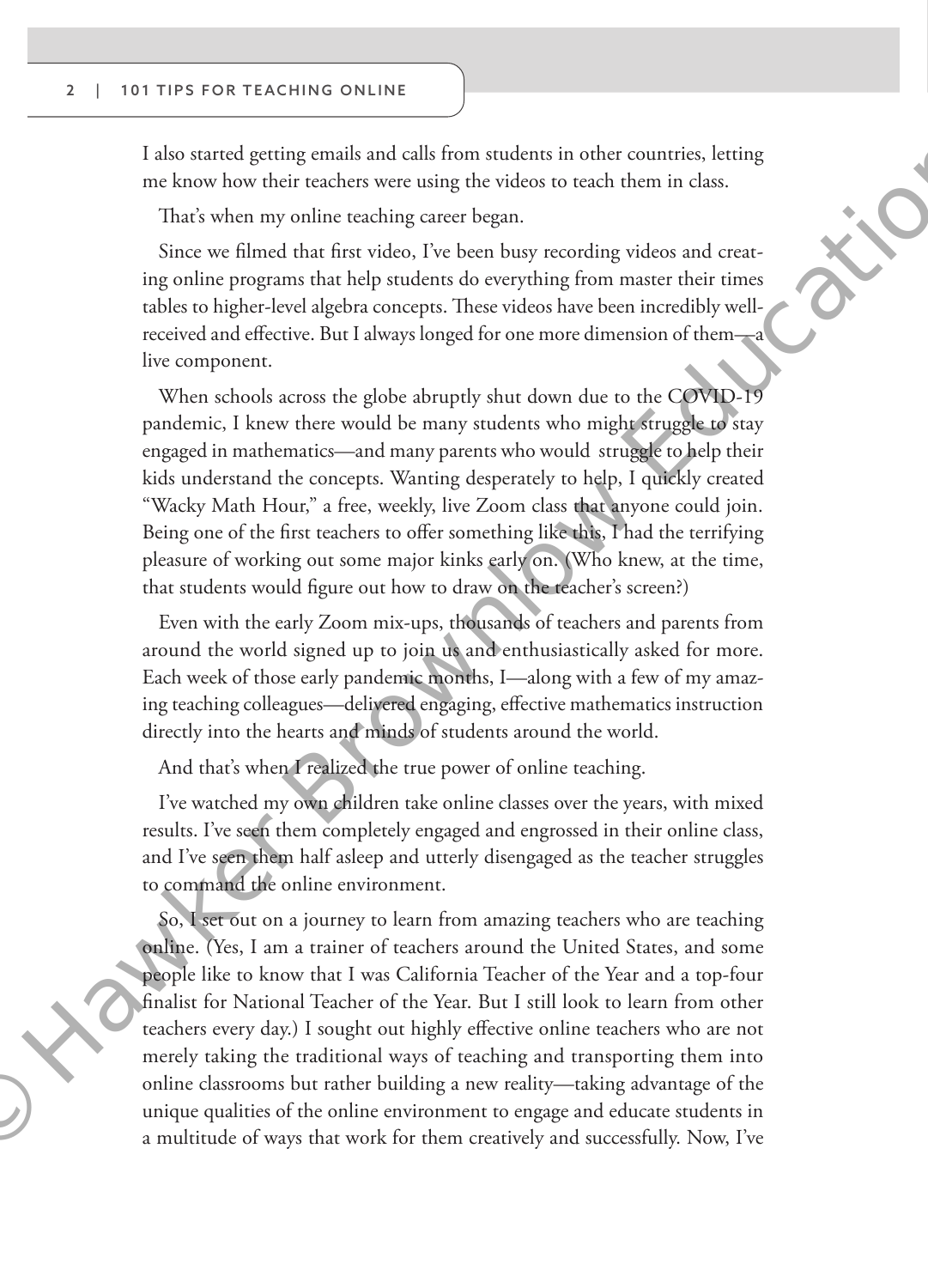combined my own experiences with online education with what I've learned from these highly successful online teachers and condensed them into this book for you, the next generation of online educators (no matter where you are in your teaching career!).

### About This Book

*101 Tips for Teaching Online* is an easy book to read. It's filled with practical tips for teachers, from teachers, that you can implement immediately to be highly effective in your online classroom, while still doing the critical work that teachers do. It draws on the wisdom (and specific experiences) of teachers, some of whom have been teaching online for many years and some who've jumped in with fresh ideas in just the past couple of years. And it draws on the commonsense ideas that some of us quickly discovered as we pivoted to online learning at the beginning of the pandemic. combined my user particles with online education with what IV learned the particles and condensed duent into balabook<br>for you, the next generation of indire educators (no matter where you are in<br>you, the next generation o

This book is divided into eleven chapters, each containing several tips relating to the following topics.

- 1. Looking good on camera
- 2. Building relationships with students
- 6. Creating a community
- Organizing your lessons
- 3. Engaging students
- 
- 4. Managing your classroom
- 5. Pulling in parents and guardians
- 8. Assessing students
- 9. Ensuring equity
- 10. Differentiating learning
- 11. Taking care of yourself

Each tip in this book will help you do what you need to do to explain things to students, engage them in learning, and help them feel safe, loved, and confident as a member of your class.

Throughout the book, you'll find Teacher Feature and Advice From Students feature boxes. The Advice From Students feature boxes have quotes from real students about the different ways they find learning online helpful. In each feature, I've sculpted my conversations with the students down to just one thought, with the hope that it's something that you can implement immediately in your own work—because as teachers, we're masters at adopting and adapting our colleagues' ideas, right?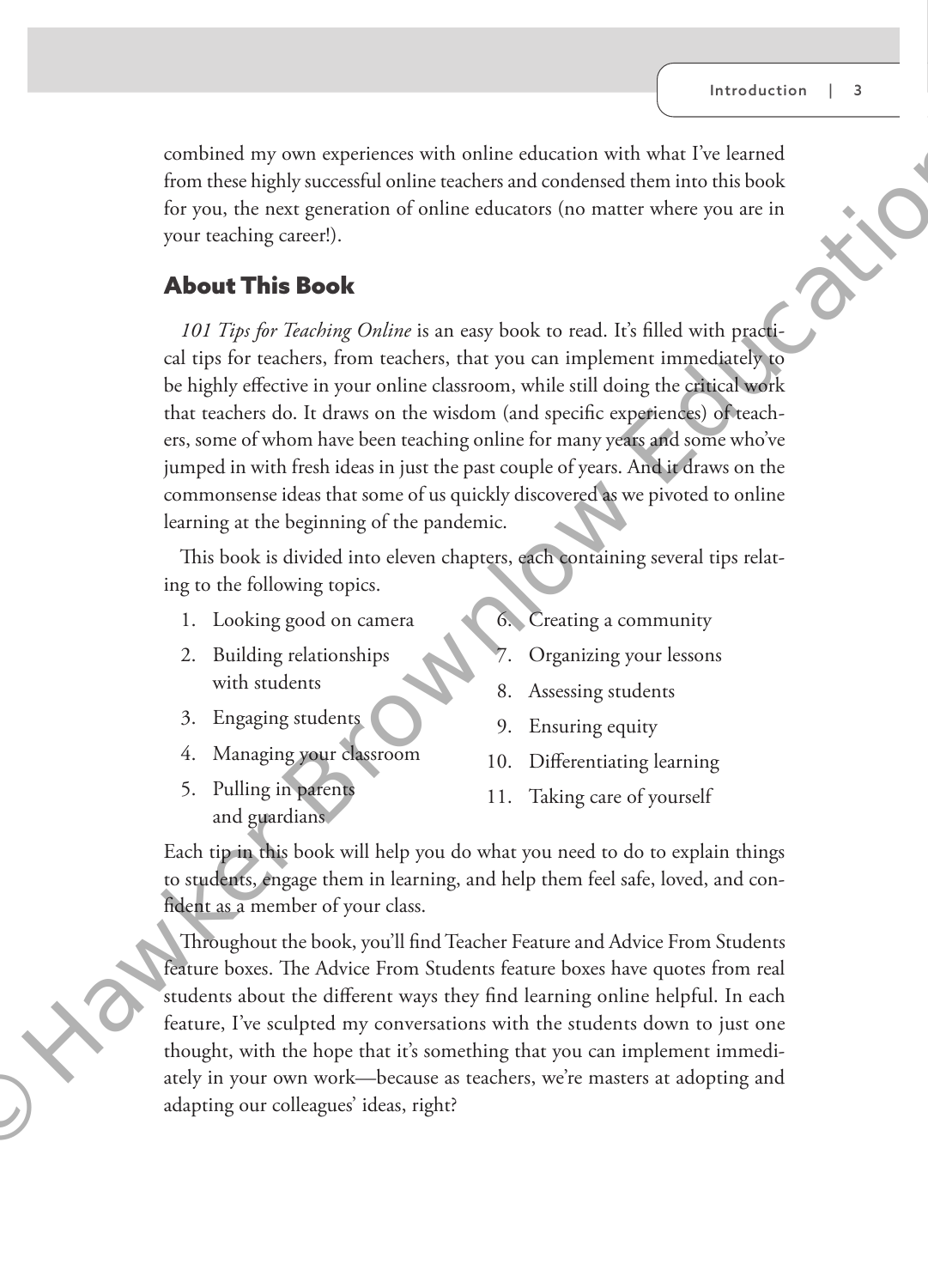As you read each chapter, reflect on how you might use the chapter's tips in your own teaching. At the conclusion of each chapter, a Where to Go From Here section provides a quick self-assessment, with space to jot down notes on your reflections. In addition, this section includes suggested resources to consult if you want to dig deeper into the chapter topic.

Before we get to chapter 1 (page 5), let me start us out with the first important tip—a foundation for them all: remember what teachers do.

## Tip 1 **Remember What Teachers Do**

I'll never forget something my first principal, David Geck, said to me during my very first week of teaching. He said:

"A truly great teacher can teach with a plot of sand and a stick."

That was over twenty years ago, and over those years, I've used a lot of tools to teach students. From word walls to hundreds charts, and from cutouts to SMART Boards, I've used 'em all.

And yet, what unlocks the learning isn't the tool—it's our ability, as teachers, to explain things to students.

As teachers, we've been trained to explain. Of course, inextricably linked to that ability is the need to build relationships with students, the need to monitor and assess their learning, the need to . . . well, you know how long this list goes on. But at the core of it all is our ability to explain things.

When schools across the world closed their physical doors due to the pandemic and switched to remote learning, many teachers had to scramble. A move to remote learning meant new online platforms, new apps, new classrooms (like our kitchen tables), and of course, new struggles. But what did we discover at the end of all that? Simply this: all the tools required to deliver online learning are just technologically evolved versions of a plot of sand and a stick. As your read each observe reflect on thow you may might use the chorence vigin the condition of each changes at Where to G From Here we caller provides a quick self-assessment, with space (in other measure on your reflect

Our ability to explain things to our students is what sparks in them the true ability to think, learn, and grow.

Let's do this.